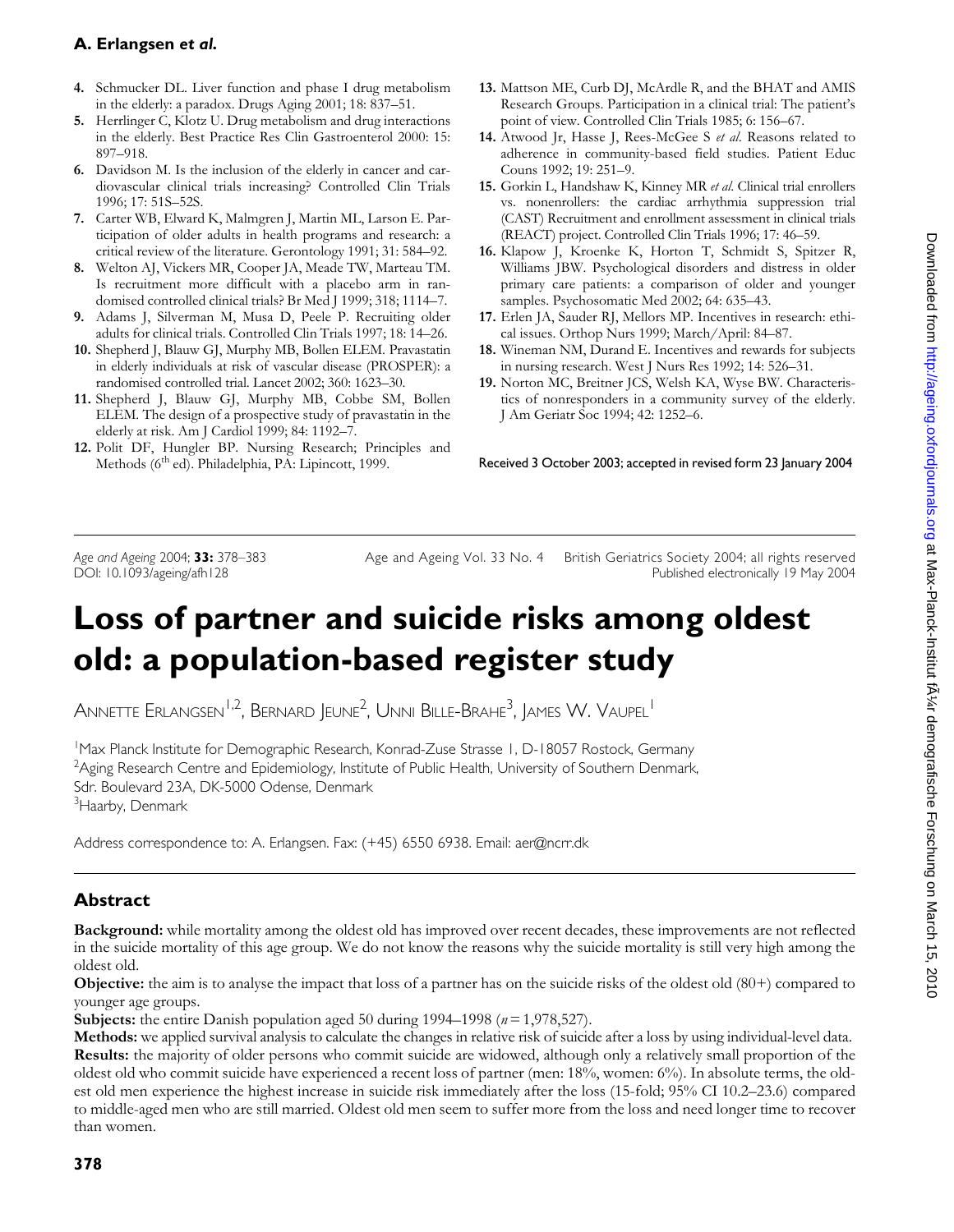**Conclusions:** although a small proportion of oldest old who commit suicide have experienced a recent bereavement, there is a significant increase in the suicide risk during the first year after a bereavement, especially for men. However, the increased risk of suicide in the oldest old men may only in part be explained by the loss of a partner.

Keywords: *suicide, aged, aged 80 and over, bereavement, stressful events, Denmark, elderly* 

#### **Introduction**

Over recent decades the mortality decline in the oldest old aged 80 years or above has been accompanied by decreasing disability levels [1–5]. These improvements have not been reflected in the suicide trends of the oldest old; the highest suicide rates are still found among the oldest old [6]. The reasons for the differences in suicide risk between the old and oldest old need to be assessed.

Certain life events are associated with increased suicide risks in older people [7–11]. The loss of a partner is found to have a significant impact on the suicide risks of the surviving partner [12–15]. In addition, the death of a partner seems to have a stronger impact on men than on women in terms of suicide risk [12]. While previous studies mainly focused on older persons in general, it has not been examined if there are differences in risks of suicide with advancing age and how many of the older persons who commit suicide have been affected by a recent loss of a partner.

Miller [16] suggests that the higher suicide rate in old age is due to the increased number of various losses experienced at this stage in life. An older person has a higher probability of being exposed to several losses within a limited time span and thus left less time for emotional recovery. Following this thesis we formulate the hypothesis that the death of a partner will have a greater impact on the suicide risks of the oldest old than on younger age groups. Taking into account that elderly men generally are more prone to suicide than women [17], we would furthermore expect that the loss of a partner will have a strong impact on the suicide risk of oldest old men compared to women.

The aim of this study is to analyse the impact that the loss of a partner has on the suicide risk of the oldest old (80+) and to examine whether there are differences with regard to gender.

Danish register data offer unique research opportunities for studying relatively rare events such as suicide [18]. In Denmark, each person has a personal identification (ID) number, which can be used to link various registers. The present study is the first of its kind to use longitudinal individual-level data covering an entire nation to study the loss of a partner among older people.

#### **Data and methods**

Prospective data on all persons aged 50 years or above and who were living in Denmark during 1994–1998 are included in the study. People reaching 50 years during the study period enter the study in the following calendar year. Through the personal ID number, individual-level data from the Register of Population Statistics are linked with data from the Register for Preventive Medicine [19], and from the Danish Psychiatric Central Register. The first two registers are kept and maintained at Statistics Denmark; the Danish Psychiatric Central Register is compiled by the Department of Psychiatric Demography at Aarhus University Hospital, Denmark [20].

The event of interest is completed suicide and is defined as the following causes of death: X60–X84, Y87, registered according to the 10th revision of the International Classification of Diseases [21]. Persons dying of other causes during the study are censored at the date of death and we also censor for in- and out-migration. As psychiatric disorders have been found to be an important predictor for suicide [24, 25], we control for any previous (since 1972) and current admission to psychiatric hospitals that occurred before a loss of a partner during the observation period. We do not control for psychiatric hospitalisation after a loss, because psychiatric hospitalisation could act as an intermediate factor between the loss and suicide.

The relative suicide risks for various combinations of the above mentioned levels of the covariates are estimated using survival analysis. This is done by fitting proportionalhazard models of the following type:

$$
\frac{\mu_i(t)}{\mu_1} = e^{\alpha_j(t)} e^{\beta(t)I}
$$
 (A)

where  $\mu_i(t)$  denotes the probability that individual *i* will commit suicide at time *t*. The relative suicide risk,  $\frac{\mu_i(t)}{\mu_i}$ , is calculated for each of the examined factor combinations and we obtain a value for the coefficient α*<sup>j</sup>* . The effect of admission to a psychiatric hospital is represented by β, where *I* is an indicator function equal to zero when a person has not been admitted to psychiatric hospital prior to bereavement and equal to one when a person has. Details on the applied methodology can be found in Appendix 1 (available as supplementary data at<http://www.ageing.oupjournals.org>).

Survival analysis incorporates the detailed individual-level information available and allows us at the same time to control for compositional changes over the various covariates [24]. The SAS system package [25] is used for the data management and the survival analysis is carried out using aML Multilevel Multiprocess Statistical Software, Version 1.01 [26].

#### **Results**

The study population comprises a total of 1,978,527 persons aged 50+ (918,452 men and 1,060,075 women). As shown in Table 1, the population is observed for approximately 8.3 million person-years. During the 5-year period, 2,323 persons (1,494 men and 829 women) committed suicide.

The percentage of widowed persons in the study population is increasing with age, particularly for women. This is also the case for the percentage of suicides committed by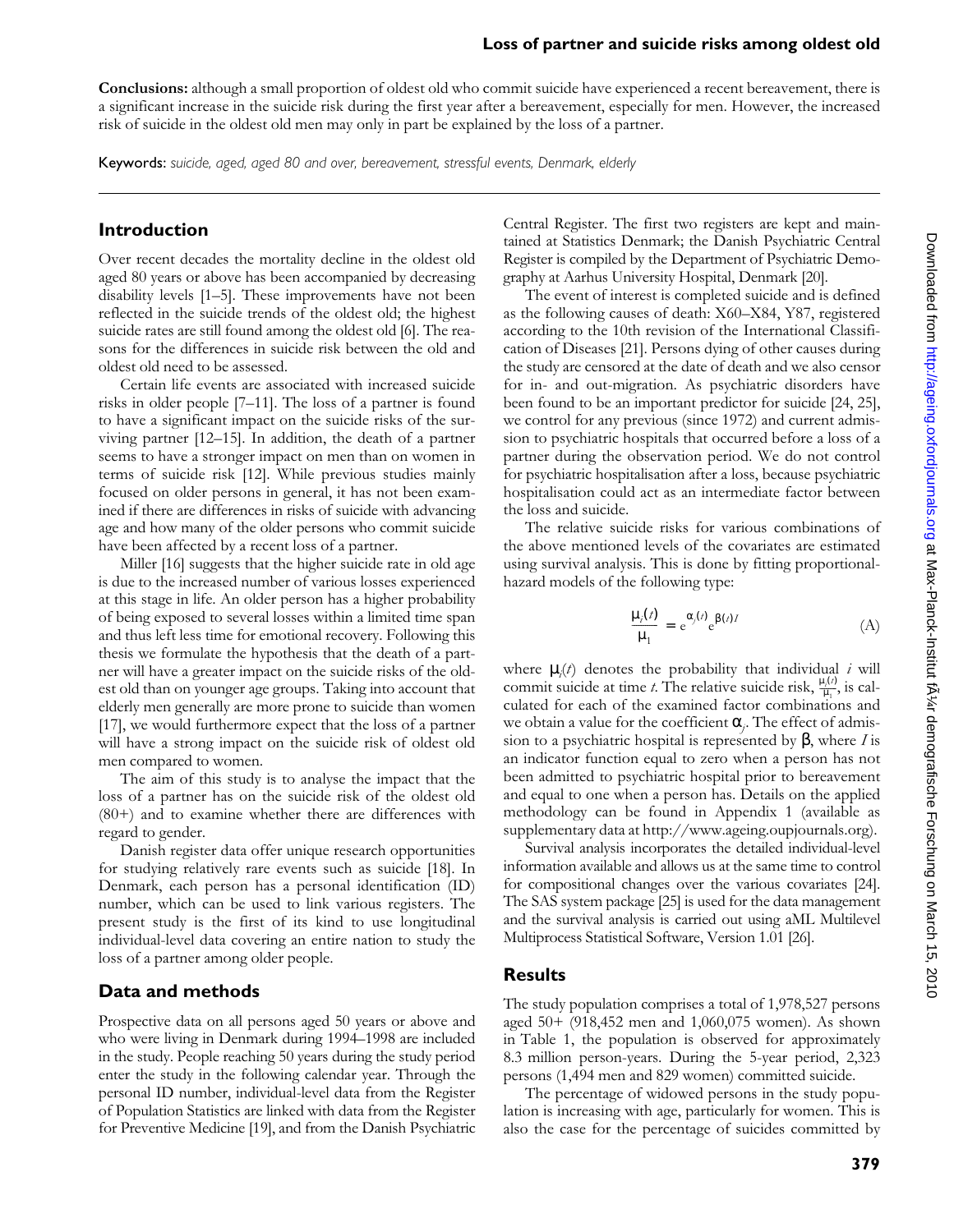|             | Population         |         |                           |                      | Suicide |         |                  |                                   |  |  |
|-------------|--------------------|---------|---------------------------|----------------------|---------|---------|------------------|-----------------------------------|--|--|
|             | All (person-years) | (0/0)   | Widowed<br>(person-years) | $\frac{1}{2}$ of all | All     | (0/0)   | Among<br>widowed | $\frac{6}{6}$ of all<br>suicides) |  |  |
| Men         |                    |         |                           |                      |         |         |                  |                                   |  |  |
| $50 - 64$   | 2,199,611          | (58.1)  | 66,014                    | 3.0                  | 720     | (48.2)  | 51               | 7.1                               |  |  |
| $65 - 79$   | 1,276,106          | (33.7)  | 178,063                   | 14.0                 | 525     | (35.1)  | 140              | 26.7                              |  |  |
| $80+$       | 311,512            | (8.2)   | 115,255                   | 37.0                 | 249     | (16.7)  | 136              | 54.6                              |  |  |
| $All(50+)$  | 3,787,228          | (100.0) | 359,331                   | 9.5                  | 1494    | (100.0) | 327              | 21.9                              |  |  |
| Women       |                    |         |                           |                      |         |         |                  |                                   |  |  |
| $50 - 64$   | 2,227,422          | (49.5)  | 225,839                   | 10.1                 | 361     | (43.5)  | 46               | 12.7                              |  |  |
| $65 - 79$   | 1,621,604          | (36.1)  | 666,515                   | 41.1                 | 318     | (38.4)  | 159              | 50.0                              |  |  |
| $80+$       | 647,241            | (14.4)  | 464,770                   | 71.8                 | 150     | (18.1)  | 107              | 71.3                              |  |  |
| All $(50+)$ | 4,496,266          | (100.0) | 1,357,124                 | 30.2                 | 829     | (100.0) | 312              | 37.6                              |  |  |

Table 1. Study population and suicides, 1994–1998

the widowed. However, for the oldest old men, the proportion of suicides among the widowed is markedly higher than the proportion of widowed in the study population.

During the 5 years of observation, 33,683 males and 71,894 women experienced the death of a partner (Table 2). The rate ratio for suicide among oldest old men who are widowed is about twice as high as in the younger age groups. This is not the case for women.

Table 3 shows the risk patterns of suicide with regard to the loss of a partner, current age, and its interaction with time since the loss of the partner. The suicide risk is measured relative to the middle-aged who are married and have not experienced a loss. For instance, married men aged 65–79 years have a suicide risk that is 1.2 times higher than our reference group of married middle-aged men. By comparing the first and the third row, we find that losing a partner among men leads to a significantly higher suicide risk during the first year after the loss. Middle-aged men whose partner dies experience a 6-fold increase in their suicide risk. For the old and the oldest old, the increase is 8-fold (10.1/1.2 and 15.5/1.9, respectively). Among women, there is about a 9- and 5-fold increase in the risk for the old and the oldest old women, respectively.

For men, we find a tendency towards a surplus or interaction effect between age and death of partner. The oldest old married men have a 1.9-fold higher risk than the middle-aged

Table 2. Number of persons experiencing a loss of partner during the study period 1994–1998 and number of suicides in this group

|           | Widowed during<br>study (person-years) | $\boldsymbol{n}$ | Suicides among<br>widowed during<br>study | $\frac{6}{6}$ of all<br>suicides) | Suicide rate<br>per 100,000 | $95\%$ CI of<br>suicide rate | Rate ratio |
|-----------|----------------------------------------|------------------|-------------------------------------------|-----------------------------------|-----------------------------|------------------------------|------------|
| Men       |                                        |                  |                                           |                                   |                             |                              |            |
| $50 - 64$ | 16,179                                 | 6,631            | 17                                        | 2.4                               | 105.1                       | $[61.1 - 168.6]$             | 1.0        |
| $65 - 79$ | 37,147                                 | 16,298           | 44                                        | 8.4                               | 118.4                       | $[86.0 - 159.1]$             | 1.1        |
| $80+$     | 19,958                                 | 10,754           | 44                                        | 17.7                              | 220.5                       | $[160.1 - 296.2]$            | 2.1        |
| $50+$     | 73,284                                 | 33,683           | 105                                       | 7.0                               | 143.3                       | $[117.2 - 173.5]$            |            |
| Women     |                                        |                  |                                           |                                   |                             |                              |            |
| $50 - 64$ | 44,275                                 | 17,095           | 13                                        | 3.6                               | 29.4                        | $[15.6 - 50.4]$              | 1.0        |
| $65 - 79$ | 94,346                                 | 39,207           | 45                                        | 14.2                              | 47.7                        | $[34.8 - 63.9]$              | 1.6        |
| $80+$     | 32,032                                 | 15,592           | 9                                         | 6.0                               | 28.1                        | $[12.7 - 53.6]$              | 1.0        |
| $50+$     | 170,652                                | 71,894           | 67                                        | 8.1                               | 39.3                        | $[30.4 - 49.9]$              |            |

| Table 3. Relative suicide risk after loss of partner during the period 1994-1998 |  |  |  |
|----------------------------------------------------------------------------------|--|--|--|
|----------------------------------------------------------------------------------|--|--|--|

|                                  |                   |                | $\circ$          |           |                |                  |        |                 |                  |
|----------------------------------|-------------------|----------------|------------------|-----------|----------------|------------------|--------|-----------------|------------------|
|                                  | $50 - 64$         | CI $95%$       | $\boldsymbol{n}$ | $65 - 79$ | $CI$ 95%       | $\boldsymbol{n}$ | $80 +$ | CI $95%$        | $\boldsymbol{n}$ |
| Men                              |                   |                |                  |           |                |                  |        |                 |                  |
| Married                          | 1.0 <sup>a</sup>  |                | 365              | 1.2       | $[1.0 - 1.4]$  | 253              | 1.9    | $[1.5 - 2.5]$   | 78               |
| Widowed since beginning of study | 2.4               | $[1.7 - 3.5]$  | 34               | 2.7       | $[2.1 - 3.3]$  | 96               | 3.8    | $[3.0 - 4.8]$   | 92               |
| First year of widowhood          | 6.1               | $[3.1 - 12.3]$ | 8                | 10.1      | $[6.9 - 14.7]$ | 29               | 15.5   | $[10.2 - 23.6]$ | 23               |
| Following years of widowhood     | 4.7               | $[2.4 - 9.4]$  | 9                | 3.4       | $[2.0 - 5.7]$  | 15               | 8.5    | $[5.4 - 13.3]$  | 21               |
| Women                            |                   |                |                  |           |                |                  |        |                 |                  |
| Married                          | $1.0^{\text{ a}}$ |                | 188              | 1.1       | $[0.9 - 1.4]$  | 94               | 1.6    | $[1.0 - 2.6]$   | 17               |
| Widowed since beginning of study | 1.3               | $[0.9-1.9]$    | 33               | 1.5       | $[1.2 - 1.9]$  | 114              | 1.7    | $[1.4 - 2.2]$   | 98               |
| First year of widowhood          | 6.2               | $[3.0 - 12.5]$ | 8                | 9.6       | $[6.3 - 14.7]$ | 24               | 7.9    | $[3.5 - 17.8]$  | 6                |
| Following years of widowhood     | 2.7               | $[1.1 - 6.5]$  | 5                | 4.9       | $[3.1 - 7.8]$  | 21               | 2.0    | $[0.6 - 6.1]$   | 3                |

a Reference group. The models are controlled for current and previous psychiatric admission taking place prior to the loss of a partner.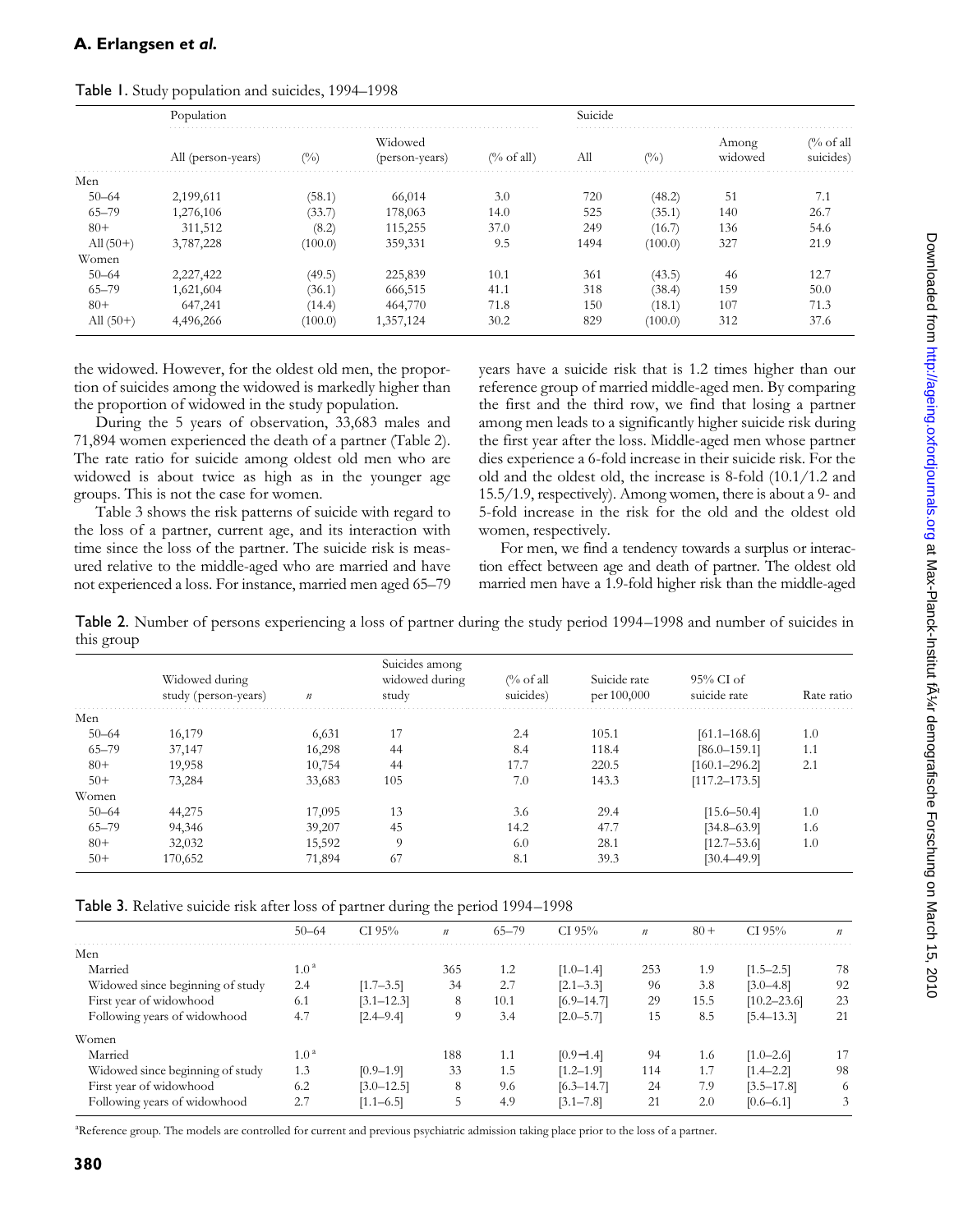

Figure 1. Change in relative suicide risk after loss of partner in a combined model for men and women during the period 1994–1998. The reference group is married men in the age group 50–64. The model is controlled for current and previous psychiatric admission taking place prior to the loss of a partner.

married men. Persons aged 50–64, who have lost a partner during recent years, have a relative suicide risk of 6.1. The relative risk experienced by the recently bereaved oldest old, 15.5, is higher than the product of the two mentioned above, although the interaction is not significant.

Among all the examined groups, the suicide risk levels off during the years after a loss.

The relative risk patterns in a combined model for both men and women are shown in Figure 1. Irrespective of age, an increased suicide risk is found among all persons who experienced a loss, but the highest absolute increase took place among the oldest old men. When comparing the genders, it appears that men are more affected by a loss than women in the same age groups. During the first year after the death of a partner, the suicide risk of people aged 80+ years increases almost 6-fold, from 1.8 (95% CI 1.4–2.2) to 10.0 (95% CI 6.6–15.3) for married men during the first year of widowhood. For women, the increase is about 3-fold, from 0.7 (95% CI 0.4–1.1) to 2.1 (95% CI 0.9–4.6). Furthermore, the process of recovery takes a longer time for the oldest old men than for their female counterparts. During the years following the loss, the risk of suicide among the oldest old men is barely reduced from what it was during the first year after the loss (from 10.0 to 7.0). For women, the suicide risk is reduced to about a quarter of the suicide risk of first-year widows (from 2.1 to 0.6). This difference is less pronounced in younger age groups.

#### **Discussion**

Our study has shown several new findings. Although the majority of older persons who commit suicide are widowed, only a small proportion has experienced the bereavement recently. However, the first year after a bereavement is clearly associated with a significant increase in the risk of suicide. In absolute terms, the oldest old men experience the highest increase in their suicide risk after the loss of a partner, and the oldest old men are more prone to commit suicide after the loss than the women. In addition, it takes a longer time for men in this age group to recover from the death of the spouse.

According to our hypothesis, we would expect that the loss of a partner would have a stronger impact on the suicide risk of the oldest old than on the old. However, we only find a tendency towards a surplus effect on the risk among the bereaved oldest old men. Rather, it seems that the increase in risk is following the expected increase due to the age effect, which means that the loss of a partner cannot as such explain the higher suicide rates among persons aged 80+ years. This is supported by the limited explanatory power of the loss of a partner. Although we do find a significant impact on the suicide risk of older people after a loss of partner, almost half of the oldest old men have not been affected by a loss of partner when committing suicide (cf. Table 1). The loss of a partner, then, only provides a partial explanation of why the oldest old commit suicide more frequently than other age groups. It seems probable that other types of losses among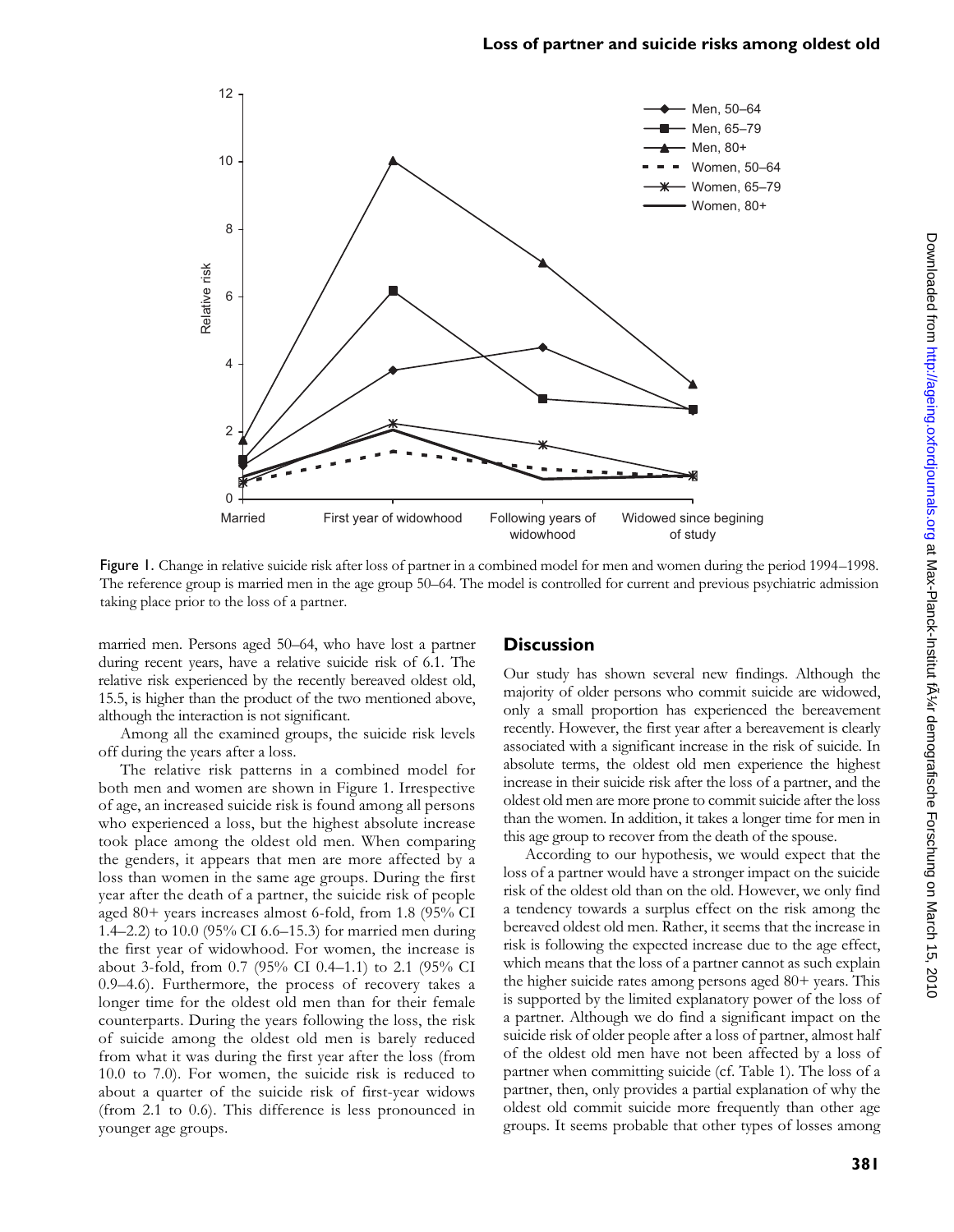the very old, such as somatic disorders or disabilities, could account for some of the differences in risk.

The largest gap in risk patterns between the two genders is found among the oldest old. The very old bereaved men have a significantly higher  $-5$  times higher  $-$  suicide risk than women of the same age and in the same situation. Not only are the oldest old men more affected by a loss than women, the impact of a loss also lasts for a longer period, as shown in Figure 1. It has previously been found that men have higher risks of suicide than women but not that this difference in risk increases with age [12]. Interestingly, the sex ratio (male suicides per female suicide) has been found to increase with age among older people in Denmark [6]. It is possible that the above mentioned difference between men and women might to some extent explain why the sex ratio of the suicide rate is increasing with age.

Apparently, to become widowed offers more obstacles for oldest old men than it does for women. Men in the cohorts we are studying may be less able to manage on their own after a long marriage. It has been found that after a loss men are more likely to become dependent on the help of others (e.g. for household work) than married men [27]. It seems that the oldest old men might be more vulnerable than their female counterparts as it has been shown that men with severe disability have a shorter life expectancy than women in the same situation [28]. These findings might in part provide an explanation for the higher suicide risks we find among men after the death of a partner when compared to women.

One limitation of the study is the relatively short followup period and that some findings have overlapping confidence intervals. A longer study period may compensate for this and obtain more significant differences between the old and oldest old. In addition, we only included those deaths of partners that occurred during the 5-year observation period. Persons who experience loss of a partner just prior to entering the study are included in the analyses on the same basis as those who lost their partner many years ago. This means that we miss some of the recently bereaved and thus our findings might underestimate the impact of the loss. However, we do not believe that this will alter our results significantly.

Our analyses are only controlled for psychiatric hospitalisation prior to the death of a partner. Thus, we do not correct for hospitalisation with psychiatric diagnoses that may occur after the loss but is not related to it. Also, we are not controlling for psychiatric disorders that were present prior to a loss but did not require hospitalisation until after the partner died. This means that there might be some influence from psychiatric disorders which are not adjusted for.

Another limitation is that only information on couples who are either married or living in a registered partnership was used. Cohabiting couples who are not living in a registered marriage or partnership are thus not included in the present study. During the period 1994–1998, more than 94% of all persons aged 65 years or above, who were living together, were married or living in a registered partnership [29].

A clear advantage of register-based data is the prospective data collection. All information is registered at the time of their occurrence and on equal terms for persons who later commit suicide and for persons who do not. Also, the

a change of civil status of illogical character. In addition, it is rather unusual and a clear strength of the study that we are able to analyse data covering the entire population of older individuals living in a nation. In conclusion, our results show that the oldest old men have a higher risk in absolute terms of committing suicide after the loss of a partner than the younger age groups, and that the association is clearly stronger for men than for women. Men aged 80+ years are at risk for a longer period

after the loss than both women and younger age groups. However, experiencing the loss of a partner does not provide sufficient explanation for the high suicide risks found among the oldest old. The present study is the first to examine the changes in risk of suicide after the loss of a partner among older people using nationwide data.

data are based on relatively reliable data sources. The registers have mostly been in operation for more than 25 years [19]. As an example of the reliability, the number of illogical changes of civil status, such as persons marrying twice consecutively or a divorced person becoming widowed, is quite small. Less than 0.02% of the study population experienced

#### **Key points**

- The majority of persons aged 80 and above who commit suicide are widowed, but only a small proportion are recently widowed.
- Oldest old men who recently lost a partner have the highest risk of suicide.
- With increasing age, men are significantly more affected by a loss than women – and for a longer period of time.

# **Acknowledgements**

The research project was approved by the Danish Data Protection Agency ( Journal number: 2000-41-0196.). The analyses were carried out under the kind hospitality of the National Centre for Register-Based Research, Aarhus, Denmark. For helpful comments, we wish to thank Professor Werner Vach, Dr Gunnar Andersson, and Dr Vladimir Canudas Romo. In addition, the authors wish to thank two anonymous referees for their comments.

## **Funding**

The project has received funding from the Danish Health Insurance Foundation and the Reference Group for the Prevention of Suicide Attempts and Suicide administered by the Danish Ministry for Interior and Health.

## **Declaration of conflicts of interest**

None.

# **References**

**1.** Kannisto V. Development of oldest-old mortality, 1950– 1990: Evidence from 28 developed countries. In Jeune B,